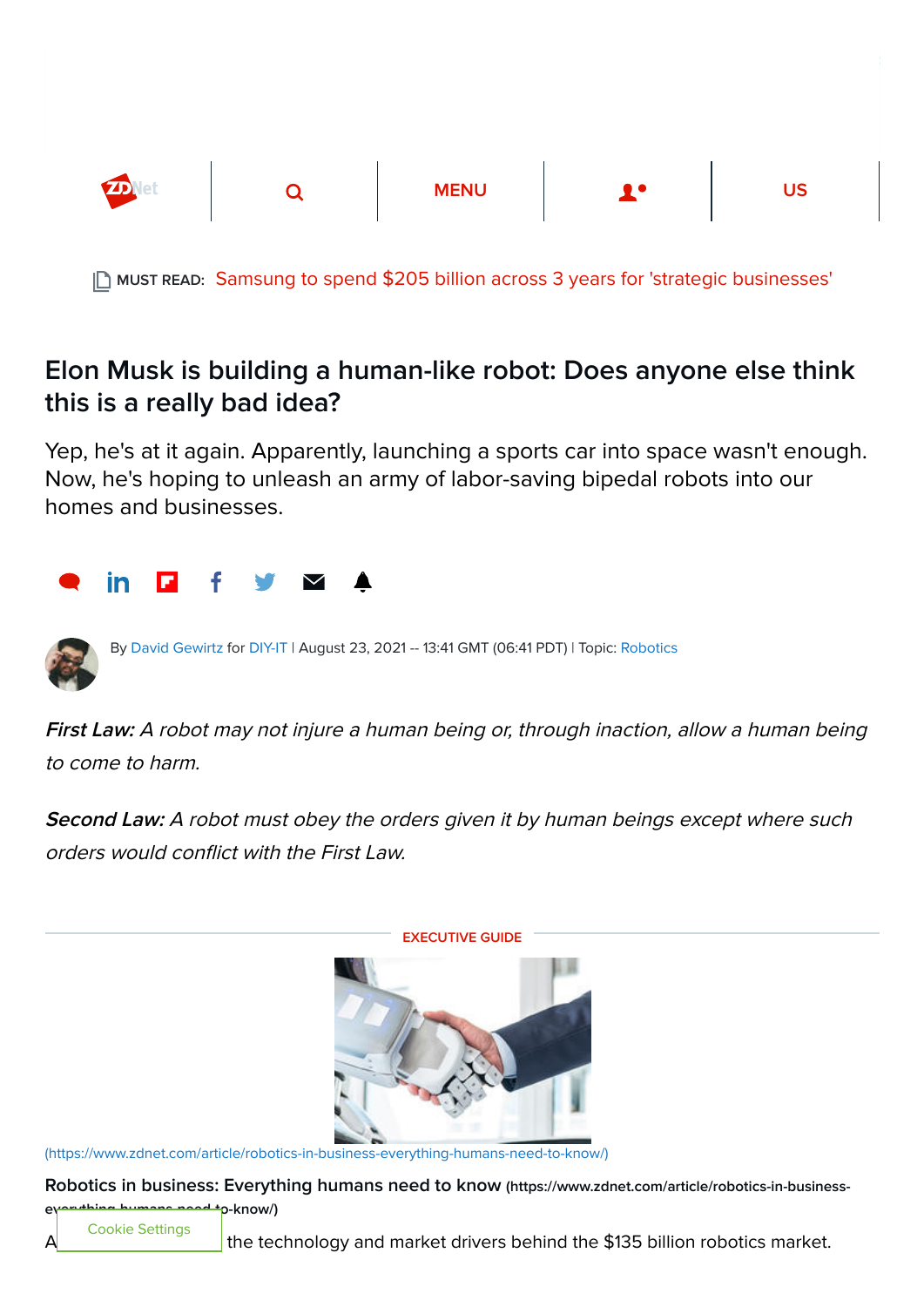Third Law: A robot must protect its own existence as long as such protection does not conflict with the First or Second Law.

Any science fiction enthusiast of a certain age would recognize these as Isaac Asimov's Three Laws of Robotics [\(https://en.wikipedia.org/wiki/Three\\_Laws\\_of\\_Robotics\)](https://en.wikipedia.org/wiki/Three_Laws_of_Robotics), as described in the "Handbook of Robotics, 56th Edition, 2058 A.D." Asimov introduced these laws as part of [his robot series, and they became the Asimovian equivalent of the Prime Directive](https://en.wikipedia.org/wiki/Prime_Directive) (https://en.wikipedia.org/wiki/Prime\_Directive) for his fictional universe.

Asimov wanted to write about robots integrated into everyday life. Prior to the early 1940s, when he began his series, most robot stories were of robots run amok. Even though the [techniques we use today for artificial intelligence](https://www.zdnet.com/article/what-is-ai-heres-everything-you-need-to-know-about-artificial-intelligence/) (https://www.zdnet.com/article/what-is-ai-hereseverything-you-need-to-know-about-artificial-intelligence/) and machine learning [\(https://www.zdnet.com/article/what-is-machine-learning-everything-you-need-to-know/\)](https://www.zdnet.com/article/what-is-machine-learning-everything-you-need-to-know/) development weren't part of any educational curriculum, Asimov postulated the concept of intelligent

robots, and then gave them a set of guiding principles around which they were to make all decisions.

Obviously, the implied AI he had running in those robots was even more sophisticated than what we have today. But the idea that robots were required to have safety protocols before being unleashed on consumers might be something we want to take very seriously.

Especially if Elon Musk's Tesla Bot concept (https://www.zdnet.com/article/tesla-bot-a-concepthumanoid-robot-embedded-with-teslas-vehicle-ai/) [is to be taken seriously. Apparently, Tesla e](https://www.zdnet.com/article/tesla-bot-a-concept-humanoid-robot-embedded-with-teslas-vehicle-ai/)xpects to have a 5' 8" 125 pound bipedal robot ready to enter testing sometime next year. Because...of course it does.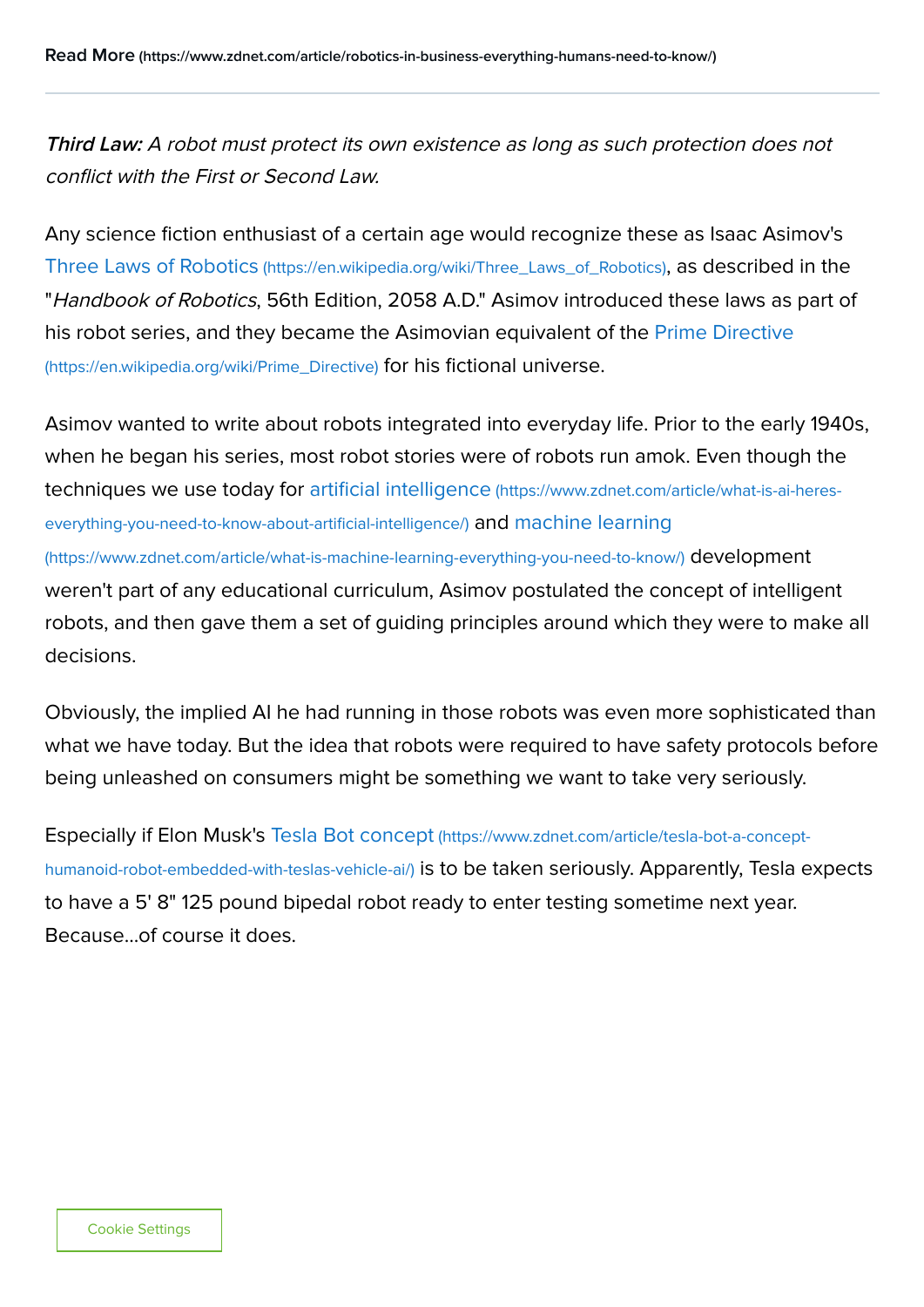

[\(https://adclick.g.doubleclick.net/pcs/click%253Fxai%253DAKAOjsvb3WSiWNtbOQNVQ5Iu0VoSGM17uopT36Ll6f7dvc5P\\_HY](https://adclick.g.doubleclick.net/pcs/click%253Fxai%253DAKAOjsvb3WSiWNtbOQNVQ5Iu0VoSGM17uopT36Ll6f7dvc5P_HYOdm0YaMAeFlMGcHfWKOfXFdY672bTNzs0opchgyPeCnvHZRQRg-qasolNKy2FkNJ1XXN-Aa4sHsbu61HpB4s9ili0f3cfoMfJfFO3iuIMkV5KkOH6DQVRGAsgWJjIzCrpjzRCSItIvjqc4leDoZQno4TWj8ZvUeoq88U__aApkXJMWMXHP8hAzI4o4F39MRAMRzz3nun0UBevjibBhftdQxSfDPFF0XW65mx7hl0g1NXHRvlBnsMwPFO2MmE8vRWjTzkhzSRBCL4sLInX-LtaVw%2526sig%253DCg0ArKJSzLOArrVZFxC-EAE%2526fbs_aeid%253D%255Bgw_fbsaeid%255D%2526urlfix%253D1%2526adurl%253Dhttps://lnk.techrepublic.com/redir?edition=en&ursuid=&devicetype=desktop&pagetype=&assettitle=&assettype=&topicguid=&viewguid=ecac5497-2183-4eae-a9f0-cfaaf6f99500&docid=7e055f93-4f16-4631-b38b-a590b75ba949&promo=1065&ftag_cd=TRE-00-10aaa4f&spotname=dfp-in-article&destUrl=https%253A%252F%252Fwww.techrepublic.com%252Farticle%252Fdigital-nomad-starter-kit-11-essentials-for-remote-workers-on-the-open-road%252F%253Fpromo%253D1065%2526cval%253Ddfp-in-article%2526source%253Dzdnet%2526tid%253D2508211014397079122%2523ftag%253DLGN-09-10aab3i&ctag=medc-proxy&siteId=&rsid=cnetzdnetglobalsite&sl=&sc=us&assetguid=&q=&cval=7e055f93-4f16-4631-b38b-a590b75ba949;1065&ttag=&bhid=&poolid=101&tid=2508211014397079122) qasolNKy2FkNJ1XXN-

Aa4sHsbu61HpB4s9ili0f3cfoMfJfFO3iuIMkV5KkOH6DQVRGAsgWJjIzCrpjzRCSItIvjqc4leDoZQno4TWj8ZvUeoq88U\_\_aApkX LtaVw%2526sig%253DCg0ArKJSzLOArrVZFxC-

EAE%2526fbs\_aeid%253D%255Bgw\_fbsaeid%255D%2526urlfix%253D1%2526adurl%253Dhttps://lnk.techrepublic.com/redir edition=en&ursuid=&devicetype=desktop&pagetype=&assettitle=&assettype=&topicguid=&viewguid=ecac5497-2183-4eaea9f0-cfaaf6f99500&docid=7e055f93-4f16-4631-b38b-a590b75ba949&promo=1065&ftag\_cd=TRE-00- 10 4f after the alapa suaratelement of the set of the second it l suaratelement

At the recent Tesla Day event, Musk described [\(https://www.youtube.com/watch?v=HUP6Z5voiS8\)](https://www.youtube.com/watch?v=HUP6Z5voiS8) Tesla as the biggest robotic company in the world, given how many autonomous (or at least marginally autonomous) vehicles the company has sold. According to Musk, "Our cars are like semi-sentient robots on wheels."

Hair. Back of neck. Raised.

[Of course, he didn't mention that the National Transportation Safety Board cited Tesla's](https://www.zdnet.com/article/tesla-owner-banned-from-driving-and-its-not-over-autopilot/) autopilot (https://www.zdnet.com/article/tesla-owner-banned-from-driving-and-its-not-over-autopilot/) for [contributing to a fatal 2019 crash with a tractor trailer](https://www.zdnet.com/article/tesla-fatal-model-3-crash-autopilots-operational-design-condemned/) (https://www.zdnet.com/article/tesla-fatalmodel-3-crash-autopilots-operational-design-condemned/) and another with a Chevy Tahoe [\(https://www.nytimes.com/2021/08/17/business/tesla-autopilot-accident.html\)](https://www.nytimes.com/2021/08/17/business/tesla-autopilot-accident.html). So far, TeslaDeaths (https://www.tesladeaths.com/) [\(yep, that's a site\) reports nine verified autopilot-related d](https://www.tesladeaths.com/)eaths.

Now, ask yourself if you want an adult-sized bipedal robot in your home. Personally, though I loved Asimov's stories and dreamed of having my own robots, I've grown to understand one simple fact: robots are stupid.

[I know this because my house is filled with robots, mostly in the form of the 3D printers I](https://www.zdnet.com/article/diy-it-project-3d-printing-discovery-series/) review for ZDNet (https://www.zdnet.com/article/diy-it-project-3d-printing-discovery-series/). I have a long thin room in my house, called the Fab Lab, which is where I keep the 3D printers. Each printer is on a rolling cart, and each cart has a space under the lower shelf that a robot vacuum cleaner can easily get into when cleaning.

The other day, I was testing out yet another 3D printer. That one has a filament runout sensor, which is supposed to stop the machine if the filament spool is empty. But even the cookie settings I had run out, the filament runout sensor had somehow failed, and the Cookie Settings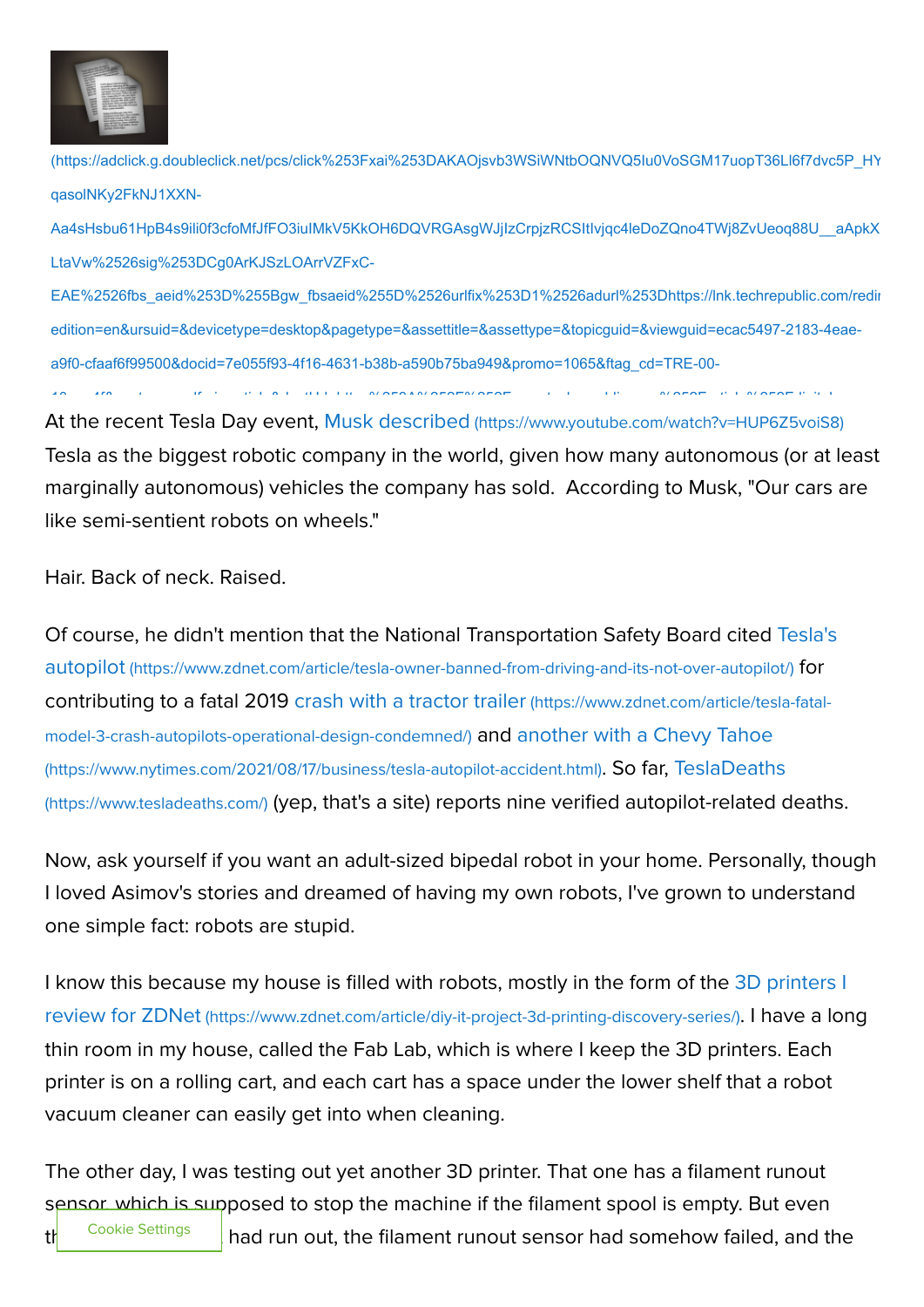robot didn't know. The printer head was still moving back and forth, up and down, trying desperately to print something in thin air.

Robots are stupid.

Unlike my pup who likes to run around the house and pee everywhere when he gets excited, my 3D printers stay where they've been placed. They can't run around the house and poop filament.

But then there's my robot vacuum.

ZDNET RECOMMENDS



[\(https://www.zdnet.com/article/best-robot-vacuum/\)](https://www.zdnet.com/article/best-robot-vacuum/)

[The best robot vacuums for the office or home use](https://www.zdnet.com/article/best-robot-vacuum/) (https://www.zdnet.com/article/best-robot-vacuum/) Have a look at 2020's best robot vacuums -- all tried and tested in my office and home.

Read More [\(https://www.zdnet.com/article/best-robot-vacuum/\)](https://www.zdnet.com/article/best-robot-vacuum/)

I ran into the Fab Lab -- where the 3D printing robot was going through its futile motions - because there was an insistent, repetitive banging sound coming from the room. Directly under the 3D printer's cart was was my three-inch tall, 18-inch across little vacuum cleaning robot, banging and banging and banging itself against the baseboards.

Even though its manufacturer touts that the device's AI is smart enough to not get tangled in cords, this cleaning robot had gotten tangled in the cords. I realized I had two robots, one on top of the other, both trying very hard to do their jobs -- and failing miserably.

Robots are stupid.

So let's get back to the Tesla Bot concept. This thing is supposed to be able to carry 45 pounds, lift 145 pounds, and truck along at up to five miles an hour. That's almost twice [typical human walking speed, which is about 3.1 miles per hour](https://en.wikipedia.org/wiki/Preferred_walking_speed)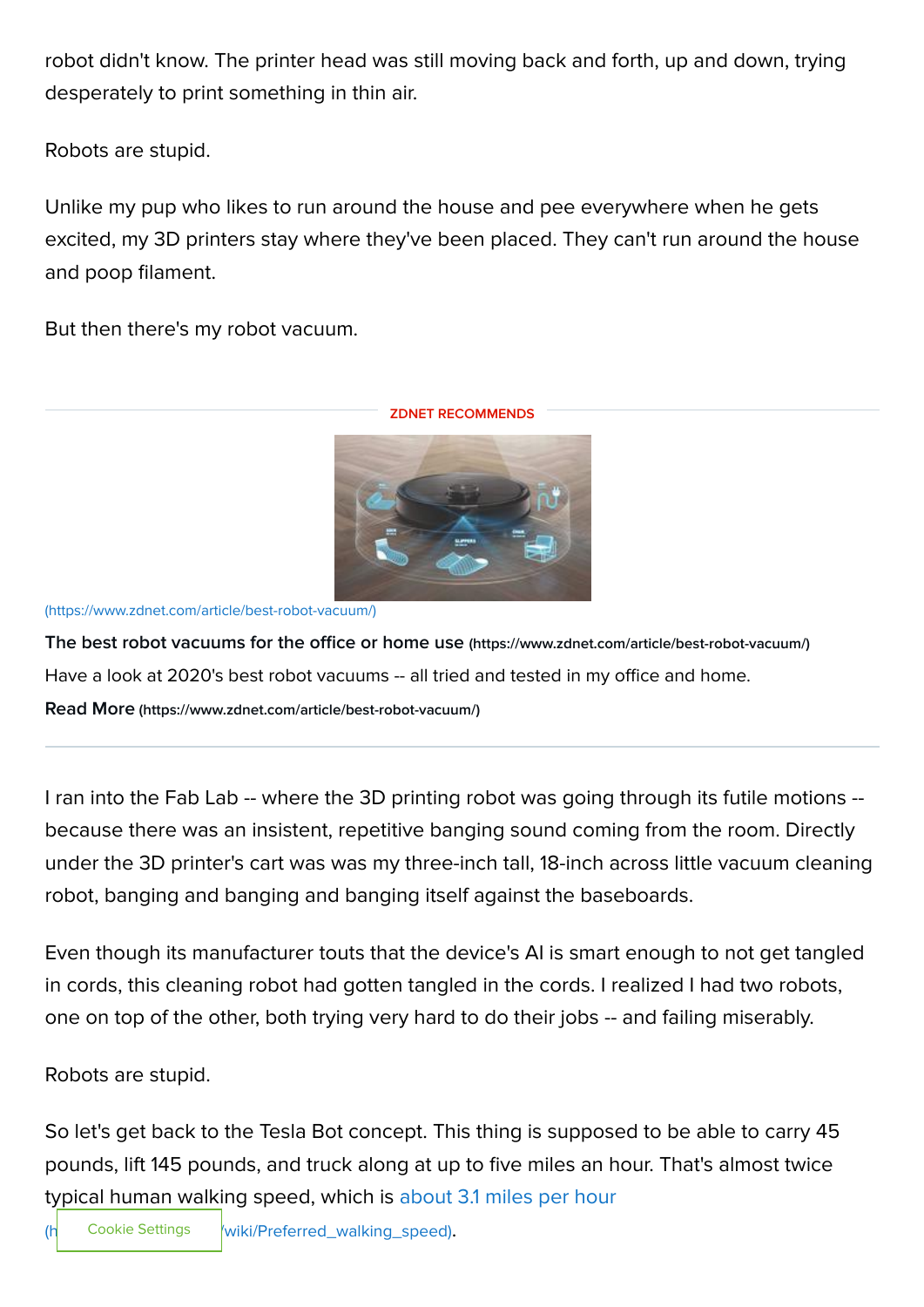In case this worries you, Musk says they're designing Tesla Bot so (and I'm quoting him directly here) you can, "Run away from it and most likely overpower it. Hopefully, that doesn't happen. But you never know. Five miles an hour. If you can run faster than that, you'll be fine."

Because, yeah, that's encouraging.

Then he went on to talk about making sure the robot can navigate in the real world. He used one example of using a wrench on a part, and another of being sent to the store for groceries.

Wait. What?

So, you're going to buy this \$50,000 robot (he never mentioned prices, but let's get real: it won't be cheap) and you're going to use it to put some intrepid Instacart gig worker out of work? Because it's safer to send a robot down a street, unescorted, and into a store? Or are you supposed to buy it a Tesla car and let it drive your Tesla to the store?

[Humans vs. Robots, which species is winning?](https://www.zdnet.com/pictures/scorecard-humans-vs-robots-which-species-is-winning/) (/pictures/scorecard-humans-vs-robots-which-species-is-winning/) SEE FULL GALLERY [\(/pictures/scorecard-humans-vs-robots-which-species-is-winning/\)](https://www.zdnet.com/pictures/scorecard-humans-vs-robots-which-species-is-winning/)

1 - **5** of 23 NEXT  $>0$ [\(/pictures/scorecard-](https://www.zdnet.com/pictures/scorecard-humans-vs-robots-which-species-is-winning/) [\(/pictures/scorecard-](https://www.zdnet.com/pictures/scorecard-humans-vs-robots-which-species-is-winning/2/) [\(/pictures/scorecard-](https://www.zdnet.com/pictures/scorecard-humans-vs-robots-which-species-is-winning/3/) [\(/pictures/scorecard-](https://www.zdnet.com/pictures/scorecard-humans-vs-robots-which-species-is-winning/4/) [\(/pictures/scorecar](https://www.zdnet.com/pictures/scorecard-humans-vs-robots-which-species-is-winning/5/)

How is this thing supposed to defend itself? If it's a machine that you'll be able to (probably) overpower, doesn't that mean that your expensive new toy might be attacked by kids, criminals, activists, or anyone else pissed that a humanoid robot is walking around unescorted? If it's defenseless, will Tesla offer AppleCare-like TeslaCare, where you can bring your busted robot in a few times a year for repair? And if it has defenses, how scary and Terminator-like will that be?

I can think of projects around the house I'd like a robot to help with. Making lunch would be a great idea. But a kitchen robot doesn't need to have legs. It can have wheels. If it could take items from the fridge, open them up, and dole them out on plates, that might be nice.

Cookie Settings

 $\mathbf{B}$  cookie Settings chen work involves chopping, how comfortable would you be with a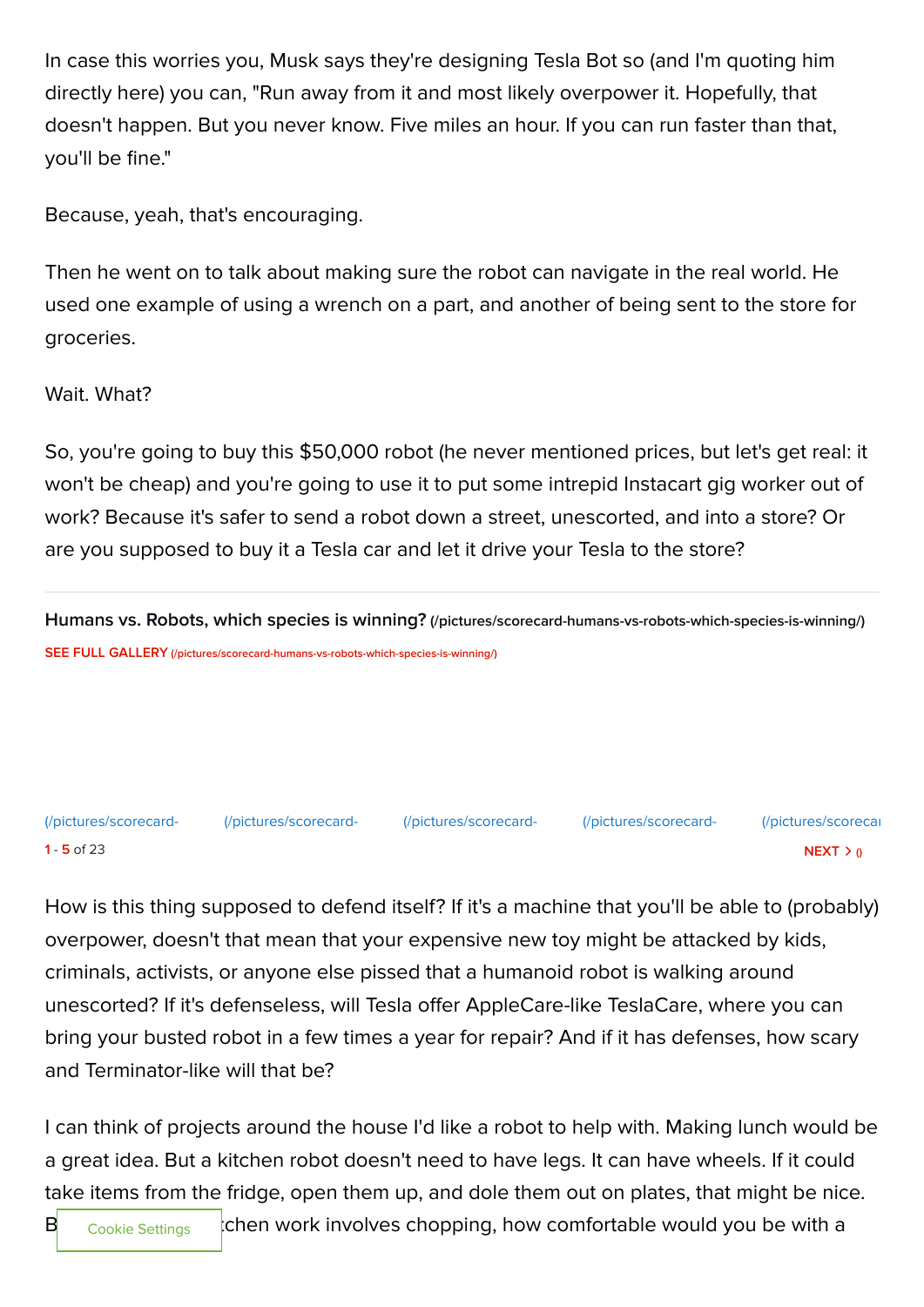125 pound robot waving a knife around in the air, just because you don't want to slice your own celery for chicken salad?

Seriously, I would love a robotic cook. It might work if we fenced in the room while the robot was at work, and as soon as it went into sleep mode, the room once again became accessible. But given how often I've seen my 3D printers run amok, I certainly wouldn't want to count on some Tesla algorithm to keep me and those I love away from that knife.

Okay, so what about simply carrying groceries in from the car? Would it avoid stepping on the cat? Could it avoid kicking the dog by accident? Would you have to put your toddler into its crib beforehand? How much safety prep would you need to do in order to have this thing help you out for five minutes?



ZDNET RECOMMENDS

## [\(https://www.zdnet.com/article/best-3d-printer/\)](https://www.zdnet.com/article/best-3d-printer/)

[The best 3D printers for business and home use](https://www.zdnet.com/article/best-3d-printer/) (https://www.zdnet.com/article/best-3d-printer/)

Which 3D printer is right for your business? We've evaluated the offerings of leading printers, all capable of creating 3D objects, but with a wide-range of characteristics. If you're in the market for a 3D printer, you'll find one here that fits your needs.

Read More [\(https://www.zdnet.com/article/best-3d-printer/\)](https://www.zdnet.com/article/best-3d-printer/)

The more I think about it, the more I don't think the Tesla Bot (or any other humanoid robot) should ever be intended for home use. I can certainly see industrial applications for a [general purpose humanoid robot. Assuming they don't rise up and try to kill us](https://www.youtube.com/watch?v=Cf2reFNRX-A) (https://www.youtube.com/watch?v=Cf2reFNRX-A) all in our sleep, a humanoid robot could be useful on a factory floor or in a warehouse.

But at home? Even if manufacturers tried to inculcate them with The Three Laws, it's unlikely that the devices will work reliably enough to be able to comply. After all, my vacuum was sold with the clear promise that its AI knew how to avoid wires and cables, and still, it was down there, beating its head against the wall, because it couldn't seem to  $\mathsf{e}$  Cookie Settings cord it didn't know to avoid. Cookie Settings